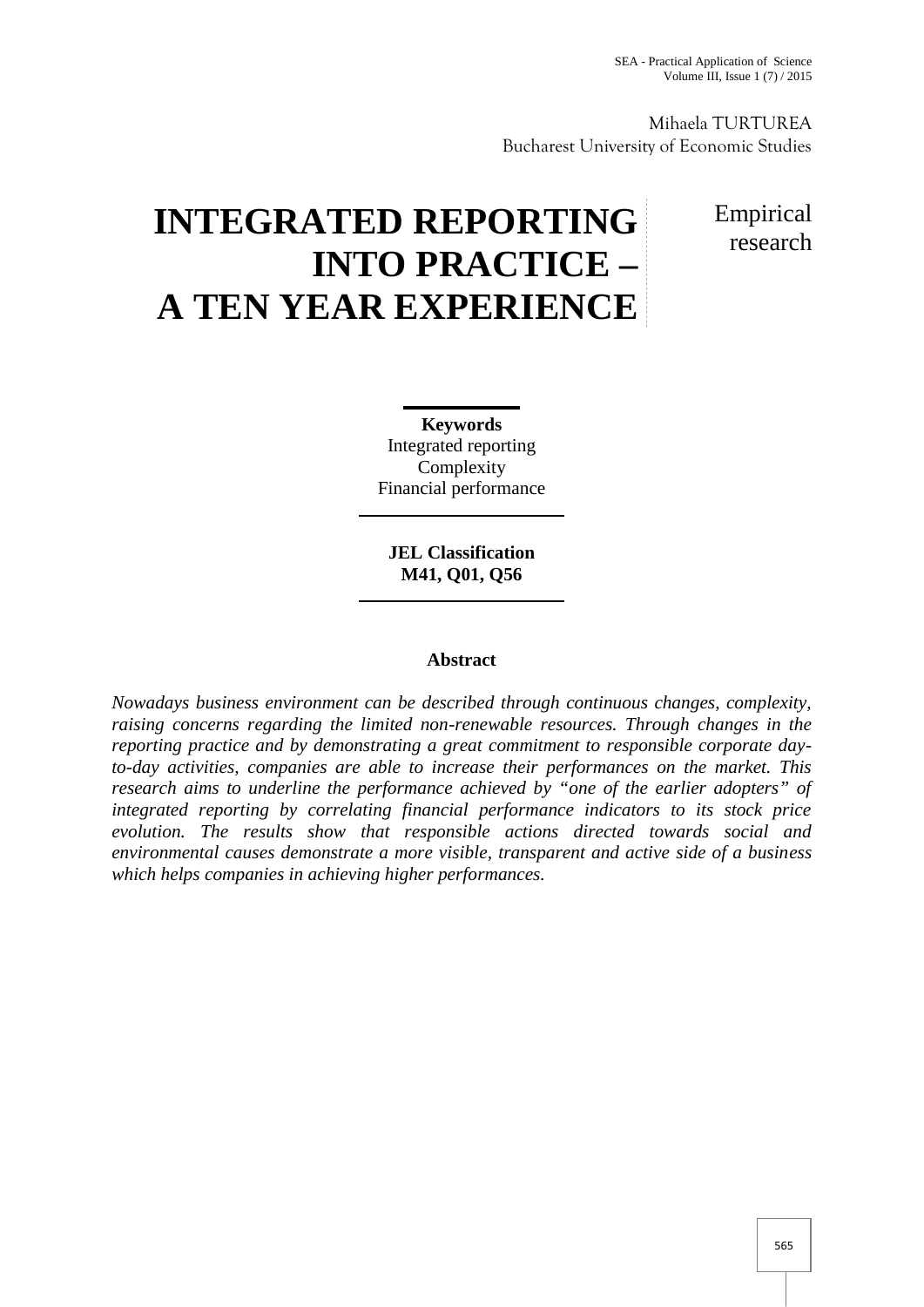#### **1. Introduction**

Nowadays business environment has to confront with various  $21<sup>st</sup>$  century's challenges from economic uncertainty, climate change, low regeneration of scarce resources to poverty (Cha et al., 2008; Guest, 2010; Stern, 2008, 2006 in Figge and Hahn, 2013; IIRC, 2011; King and Roberts, 2013). In this respect, companies around the world have to face changes in the reporting practice assuring stakeholders a better look towards companies' overall activities in terms of social, environmental and governance aspects of the business (Adams and Simnett, 2011; Eccles and Krzus, 2010).

The ever increasing demand on reporting of nonfinancial information at a large scale is explained through the implications of different stakeholders in expressing the need for more complex reporting outputs which could ease the decision making process (Reverte, 2015).

This research aims at offering an insight upon the integrated reporting practice around the world. Moreover, the case of "one of the earliest adopters" of integrated reporting practice is scrutinized as this holistic reporting is observed to improve the market performance of a company, not only by referring to the reporting practice but also by making reference to the corporate actions implied in the development of a sustainable society.

# **2. Literature review – Integrated Reporting**

While financial reporting is mandatory at a global level for all listed companies providing evidence of a company's financial situation and performances (King and Roberts, 2013), non-financial information increasingly gains importance among companies which want to give a holistic understanding of their activities and to demonstrate their responsible behaviour towards the environment and society, in general (Aldaz Odrizola et al., 2012 in Garcia-Sanchez et al., 2013). Magarey (2012) observes that the principal concern of reporting is represented by the communication with various stakeholders and underlines the fact that the quality and relevance of information provided throughout the traditional annual reports are actually being scrutinized as they do not provide an overall image of the social, environmental and governance aspects covering the business life cycle.

Gray, Owen, & Maunders (1987) in Garcia Sanchez et al. (2013) observe the limited areas of concern covered by financial statements and explain the necessity of spreadening them towards social and environmental aspects for achieving a transparent reporting.

The regulatory body concerned with the development of corporate reporting towards a holistic perspective is represented by the

International Integrated Reporting Council (IIRC), being created in August 2010 at the initiative of two bodies Accounting for Sustainability (A4S) and Global Reporting Initiative (GRI) (Flower, 2015 in Turturea, 2015, Eccles and Krzus, 2010). The latter establishes guiding principles and useful pathways at a global level for disclosing social and environmental impacts of a company towards the society. Also, GRI aims at using "sustainability reporting as a way for organizations to become more sustainable and contribute to sustainable development" according to their website. An important step in the integrated reporting practice is represented by the development of the IIRC Framework which has been published in December 2013 (Flower, 2015) with the commitment of different third parties from accountancy profession, companies to non-for-profit organisations.

The stakeholders increasing demand on nonfinancial information has emerged to the adoption of integrated reporting practices on a largely voluntary basis all over the world (KPMG, 2013). Hess (2008) in Garcia Sanchez (2013: 829) explains through the stakeholder theory that a company depends on its relationship with stakeholders and in this respect "the latter need to be informed of the economic, social and environmental impact of corporate performance if they are to continue to waive resources, or to penalise inadequate performance by revoking the support provided".

Reporting practice in South Africa has to be observed within a particular context, being the only one country where integrated reporting is mandatory for all listed companies at the Johannesburg Stock Exchange on an apply or explain basis since March 2010 (SAICA, 2013 in Rensburg and Botha, 2013, KING III in Frias- Aceituno et al., 2013).

Integrated reporting, being in its inception phase (Turturea, 2014) is presented within accounting literature under different definitions. Beginning with the IIRC's Discussion Paper, integrated reporting has firstly being defined as a process which "brings together the material information about an organization's strategy, governance, performance and prospects in a way that reflects the commercial, social and environmental context within which it operates" (IIRC, 2011), the main purpose being the issuance of a single report able to "replace, rather than add to existing requirements". Later, within the IIRC Framework, integrated reporting represents "a process founded on integrated thinking that results in a periodic integrated report by an organization about value creation over time and related communications regarding aspects of value creation".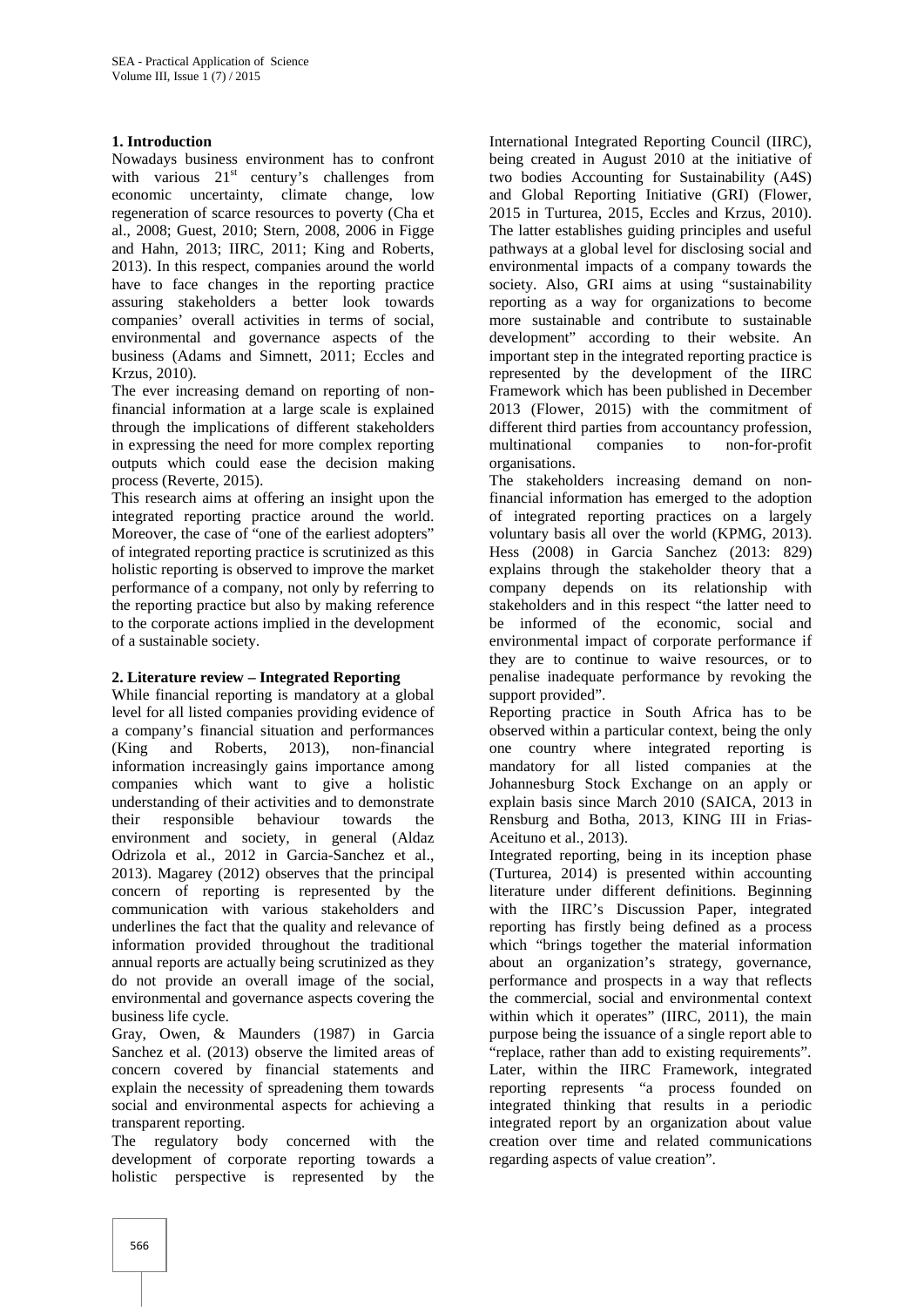Flower (2015: 4) supposes that the purpose presented within the Discussion Paper of issuing a single report does not represent anymore the IIRC's target of integrated reporting, rather it is viewed as an additional reporting "adding to the clutter of reports which the IIRC so graphically condemned in its Discussion Paper (IIRC, 2011: 4)". Furthermore, Garcia Sanchez (2013) underpins the idea that there is a lack of evidence regarding the way integrated reports have replaced other sources of communication of a company's activity.

The publication of the IIRC and Black Sun (2014) provides the benefits companies already issuing integrated reports have faced, these being presented within the Table 1.

According to different researchers, the first integrated report was published in 2002 by a Danish pharmaceutical company, Novozymes (Eccles and Saltzman, 2011; Jensen and Berg, 2012), followed by other companies like Novo Nordisk in 2004, United Technologies Corporation in 2008, American Electric Power and Southwest Airlines in 2009 (Eccles and Armbrester, 2011). Important is to mention that before their integrated reporting commencement, Novozymes and Novo Nordisk companies had formed a single company, the business having demerged in 2000 resulting in two listed entities which continue to function separately as per Novo Nordisk's website (http://www.novonordisk.com/).

Previous studies explore the relationship between better reporting practices which include social and environmental disclosures and the financial performance of a company. Frederick (2006) in Ameer and Othman (2012) underlines that debates relating CSR aspects to financial performance of a company have emerged in 1980s. Yusoff et al. (2013) demonstrate that companies disclosing CSR aspects are good financial performers and underline the fact that what matters the most in presenting non-financial information is the variety of elements disclosed, not the volume of disclosures. Ameer and Othman (2012) show that the disclosures of sustainability aspects have positive impacts on the financial performance measured through the return on assets, profit before taxation and cash flow from operation.

#### **3. Research method**

As a result of a foregoing study conducted by the author, this research aims to deepen the viability of Eccles and Armbrester (2011) statement with document, regard to the achievement of higher performance through integrated reporting, and, simultaneously, present the progress a company has faced with respect to integrated reporting practice.

This research is conducted on a quantitative research basis aiming at explaining and connecting the evolution of a company's performance to its reporting practice in the last years, more exactly,

the "pioneer" company in issuing integrated reports, Novo Nordisk (Eccles and Armbrester, 2011).

The analysed company is represented by Novo Nordisk, a Danish health care company which is considered by Eccles and Krzus (2010: 23) "one of the earliest adopters of One Report", having started issuing integrated reports since 2004 (Eccles and Krzus, 2010; Eccles and Saltzman, 2011). Novo Nordisk is one of the entities registered within the IIRC Pilot Programme Business Network since its beginning. Interesting is to be observed that the integrated reporting initiative of this company has started earlier than the formation of the IIRC, having a quite interesting evolution described later in this paper.

Financial performance indicators together with the stock price evolution are provided through Thomson Reuters Eikon database, while the integrated reports between 2004 and 2014 are accessed on the company's website. Financial performance indicators are described in Table 2. Also, stock price evolution of Novo Nordisk's main competitors, together with the industry index in are comprised, NYSE Arca Pharmaceutical Index (^DRG) is retrieved from Yahoo! Finance website.

#### **4. Results**

Having a decade experience in issuing integrated reports, Novo Nordisk's reporting practice has to be observed step by step from its inception phase. According to their website, Novo Nordisk has issued the first environmental report in 1994 with a year in advance of the implementation of Danish requirement related to certain environmental disclosure with regard to company's impact on the environment. Moreover, in 1998, this company has issued its first social report, presenting its responsibility towards employees and the society, in general. A year later, the company brings together in a single report social and environmental disclosures. In 2001, Novo Nordisk starts to include the third part of the triple bottom line (TBL), which is socio-economics, publishing in 2002 and 2003 Sustainability reports covering all three pillars of TBL. As of 2004, Novo Nordisk has started offering a holistic perspective of the company's activities to shareholders and other interested parties, covering economic, social and environmental aspects within an inclusive One Report (http://www.novo nordisk.com/, Eccles and Armbrester, 2011). Each annual report issued between 2004 and 2014 is assured by PricewaterhouseCoopers and has on average 42.72% pages referring to non-financial aspects, being presented in Table 3.

the social and environmental disclosures, Novo Nordisk, on the long run, can be observed as a responsible company towards these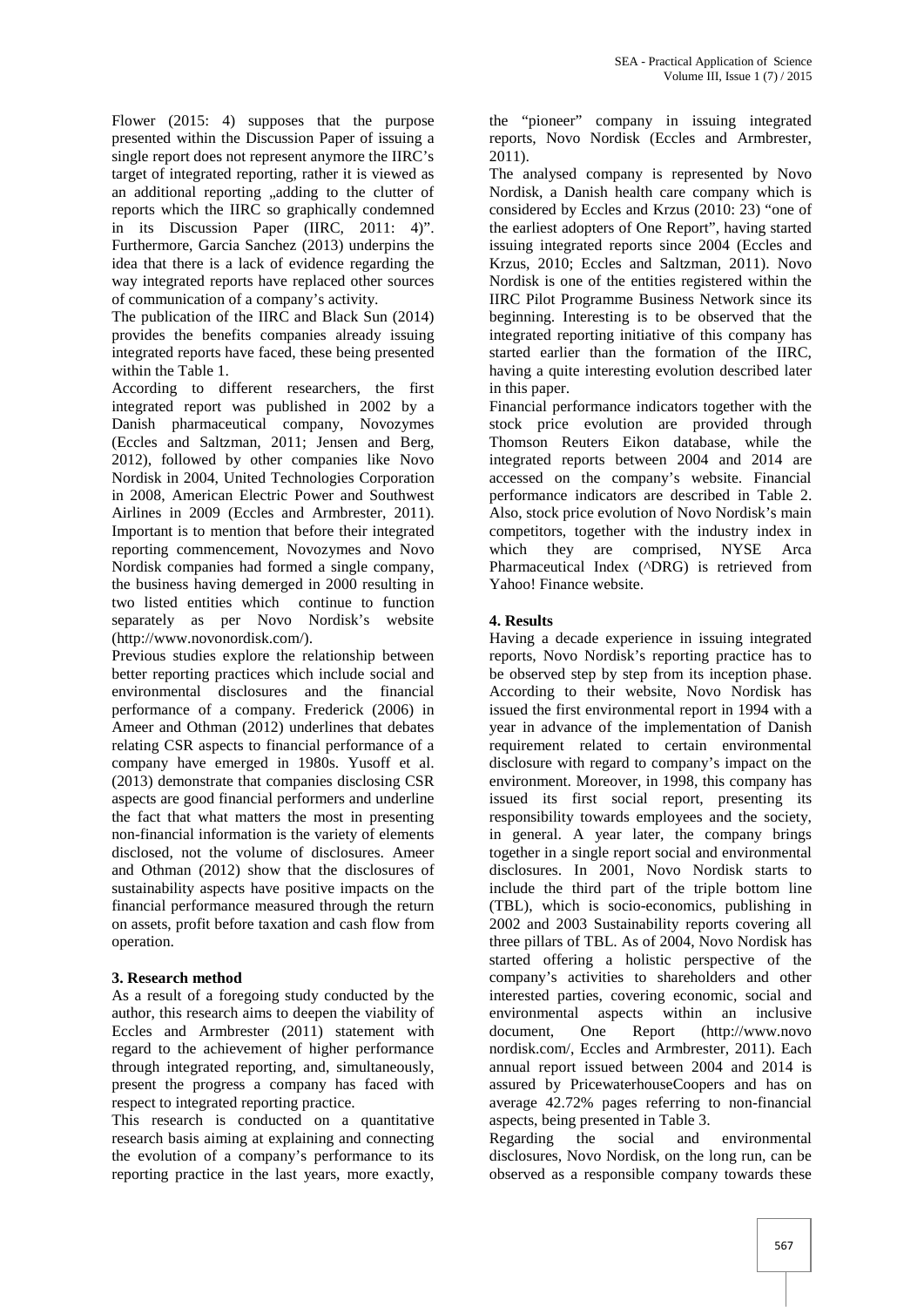aspects, being included in several indices and ratings related to social and environmental performance.

In this respect, Novo Nordisk appears the second company belonging to pharmaceutical industry and the seventh company in the Global 100 Most Sustainable Corporations in the World with an overall score of 68.88%, after Biogen Idec Inc company. This index takes into consideration all publicly traded companies with a market capitalization of at least US\$ 2 billion. It is published on an annual basis by Corporate Knights Review since 2005 (http://www.corporateknights. com/).

According to Access to Medicines Index, Novo Nordisk represents the second company out of twenty pharmaceutical companies with a score of 3, coming after GlaxoSmithKline plc with a 3.3 score. As per their website the Access to Medicine Index independently ranks pharmaceutical companies' efforts to improve access to medicine in developing countries. This ranking is built on seven areas of focus (general access to medicine management; public policy and market influence; research and development; pricing, manufacturing and distribution; patents and licencing; capability advancement, product donations) assessing four aspects of a company's actions: commitments,<br>transparency, performance and innovation transparency, performance and innovation (http://www.accesstomedicineindex.org/).

As a result of the experience reached so far in integrated reporting, Novo Nordisk is awarded with the best integrated report for the years 2006, 2007, 2008, 2010 and 2011 within CR Reporting Award. This implies the interwaving of financial and nonfinancial aspects within the entire report (http://www.corporateregister.com/).

Table 4 and Table 5 present the financial indicators evolution over a twenty-two years period, from 1993 to 2014. As we can observe, profitability indicators, the gross margin and EBITDA margin, show an overall increase in the analysed period from 64.4% to 83.5%, respectively 22.5% to 42.7%, having higher results than the industry from 1997 to present in the case of EBITDA margin. Gross margin registers higher results than the idustry in the last nine years consequtively, fluctuating around and above industry median for the rest of the analysed period. Also, Return on equity (ROE), considered one of the most important financial ratios and profitability metrics, shows a positive trend during the analyzed period, achieving higher results than the industry from year 2000 to present, meaning how profitable the company is with regard to the total amount of shareholder equity. Furthermore, asset turnover ratio, showing the earning power, presents almost a growing trend and higher results than the industry, having for the year 2014, 1.2 amount of sales generated per DKK of asset. The leverage ratio

measured as Asset to Equity presents mostly lower results than the industry, meaning that assets can cover the equity of the business, return on borrowed capital exceeding the cost of that capital. Regarding the stock price evolution, we have compared it to the industry index which comprise the Novo Nordisk and to its main competitors ( Eli Lilly and Company, Pfizer Inc., Sanofi). In Figure1 we observe an ascendent trend in the stock price of Novo Nordisk, with a sharp increase of its stock price between 2008 and 2014 period. Also, the market value has increased by over in the last 3800% in the 1995-2014 period. As compared to the evolution of the NYSE Arca Pharmaceutical Index (DRG) and its main competitors in Figure 2, there can be observed a higher performance of Novo Nordisk stock on the market exceeding both industry and principal competitors stock perfomance.

This findings are consistent with the results achieved in a previous research and confirm the affirmation of Eccles and Armbrester (2011) which supports the idea that integrated reporting helps companies in achieving higher performance.

#### **5. Conclusion**

Non-financial information disclosures are worldwide demanded as companies search to demonstrate their responsible citizenship towards stakeholders in search for potential benefits.

This paper presents the evolution of Novo Nordisk reporting practice in the last twenty years and links it to its financial and market performances. The results are consistent with previous studies connecting nonfinancial disclosures to financial performances of a company and confirm the affirmation of Eccles and Armbrester (2011) which supports the idea that integrated reporting helps companies in achieving higher performance. This research shows that responsible actions directed also towards social and environmental causes demonstrate a more visible, transparent and active side of a business which helps companies in achieving higher performances.

Future research aims to observe the extent to which companies coming from developing countries respond to non-financial reporting and if there is a dependency between non-financial disclosures and profitability on a large set of data.

#### **6. Acknowledgements**

This work was co-financed from the European Social Fund through Sectoral Operational Programme Human Resources Development 2007- 2013, project number POSDRU/159/1.5/S/134197 ..Performance and excellence in doctoral and postdoctoral research in Romanian economics science domain".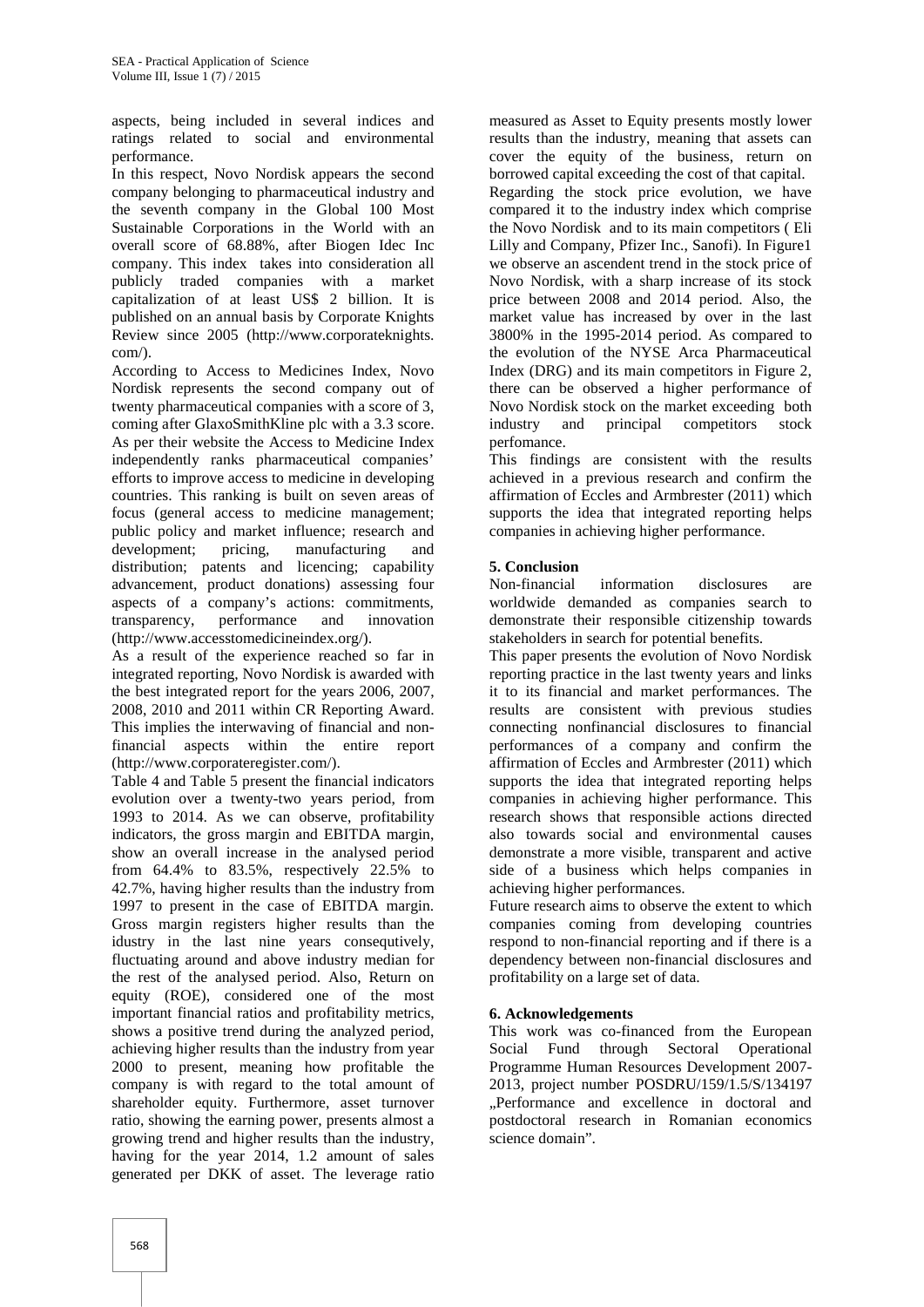**7. References**

- [1]Adams, S. & Simnett, R. (2011). Integrated Reporting: An Opportunity for Australia's Not-for-Profit Sector, *Australian Accounting Review* 21 (3) : 292–301.
- [2]Ameer, R. & Othman, R. (2012). Sustainability and Corporate Financial Performance: A Study Based on the Top Global Corporations. *J Bus Ethics* 108: 61–79.
- [3]Eccles, G. R. & Armbrester, K. (2011). Two disruptive ideas combined - Integrated Reporting in the Cloud, *IESE Insight Review*, no. 8: 13-20
- [4]Eccles, G.R. & Krzus, M. P. (2010). *One Report*. New Jersey: John W. Wiley and Sons.
- [5]Eccles, R.G. & Saltzman, D. (2011). Achieving Sustainability Through Integrated Reporting, *Stanford Social Innovation Review*: 56-61.
- [6]Figge, F. & Hahn, T. (2013). Value drivers of corporate eco-efficiency: Management accounting information for the efficient use of environmental resources. *Management Accounting Research* 24: 387-400.
- [7]Flower, J. (2015). The International Integrated Reporting Council: A story of failure. *Critical Perspectives Accounting* 27: 1-17.
- [8]Frias-Aceituno, J.V., Rodríguez-Ariza, L. & García-Sánchez, I.M. (2013). Is integrated reporting determined by a country's legal system? An exploratory study. *Journal of Cleaner Production,* vol. 44, pp. 45-55.
- [9]Garcia-Sanchez, I.M., Rodrıguez-Ariza, L. & Frıas-Aceituno, J.V. (2013). The cultural system and integrated reporting. *International Business Review,* vol. 22, no.5: 828-838.
- [10]IIRC (2011). Towards Integrated Reporting -Communicating Value in the 21st Century. *Available on-line at* http://theiirc.org/wp content/uploads/2011/09/IR-Discussion- Paper-2011spreads.pdf (01.08.2014).

[11]IIRC and Black Sun (2014). Realizing the benefits: The impact of Integrated Reporting. A*vailable online at* http://www.theiirc.org/wp content/uploads/2014/09/IIRC.Black\_.Sun\_.R esearch.IR\_.Impact.Single.pages.18.9.14.pdf.

[12] Jensen, J. C. & Berg, N. (2012). Determinants of Traditional Sustainability Reporting Versus

Integrated Reporting. An Institutionalist Approach. *Business Strategy and the Environment* 21: 299–316.

- [13]King, M. & Roberts, L. (2013). *Integrate: Doing business in the 21st century.* Cape Town: Juta and Company Ltd.
- [14]KPMG (2013) The KPMG Survey of Corporate responsibility reporting 2013: executive Summary. *Available online at* http://www.kpmg.com/Global/en/IssuesAndIn sights/ArticlesPublications/corporate-responsi bility/Documents/corporate-responsibility-re porting-survey-2013-exec-summary.pdf.
- [15]Magarey, G. (2012). Is integrated Reporting Achievable?. *Keeping good companies*: 198- 202.
- [16]Rensburg, R. and Botha, E. (2013). Is Integrated Reporting the silver bullet of financial communication? A stakeholder perspective from South Africa*. Public Relations Review*. In Press
- [17]Reverte, C. (2015). The Integrated Reporting Movement: Meaning, Momentum, Motives and Materiality. *Journal of Cleaner Production* 86: 285-288.
- [18]Turturea, M. (2014). Integrating Reporting A new dimension to traditional reporting. *Accounting and Management Information Systems International Conference*, IX<sup>th</sup> edition, Bucharest, Romania.
- [19]Turturea, M. (2015). Social and environmental reporting as a part of the integrated reporting. *18th International Scientific Conference Enterprise and the Competitive Environment*, Brno, Czech Republic.
- [20]Thomson Reuters Eikon
- [21]Yusoff, H., Mohamad, S.S. & Darus, F. (2013). The Influence of CSR Disclosure Structure on Corporate Financial Performance: Evidence from Stakeholders' Perspectives. *Procedia Economics and Finance* 7: 213 – 220.
- [22] http://www.accesstomedicineindex.org/
- [23] http://www.finance.yahoo.com/
- [24] http://www.corporateknights.com/
- [25] http://www.corporateregister.com/
- [26] http://www.novonordisk.com/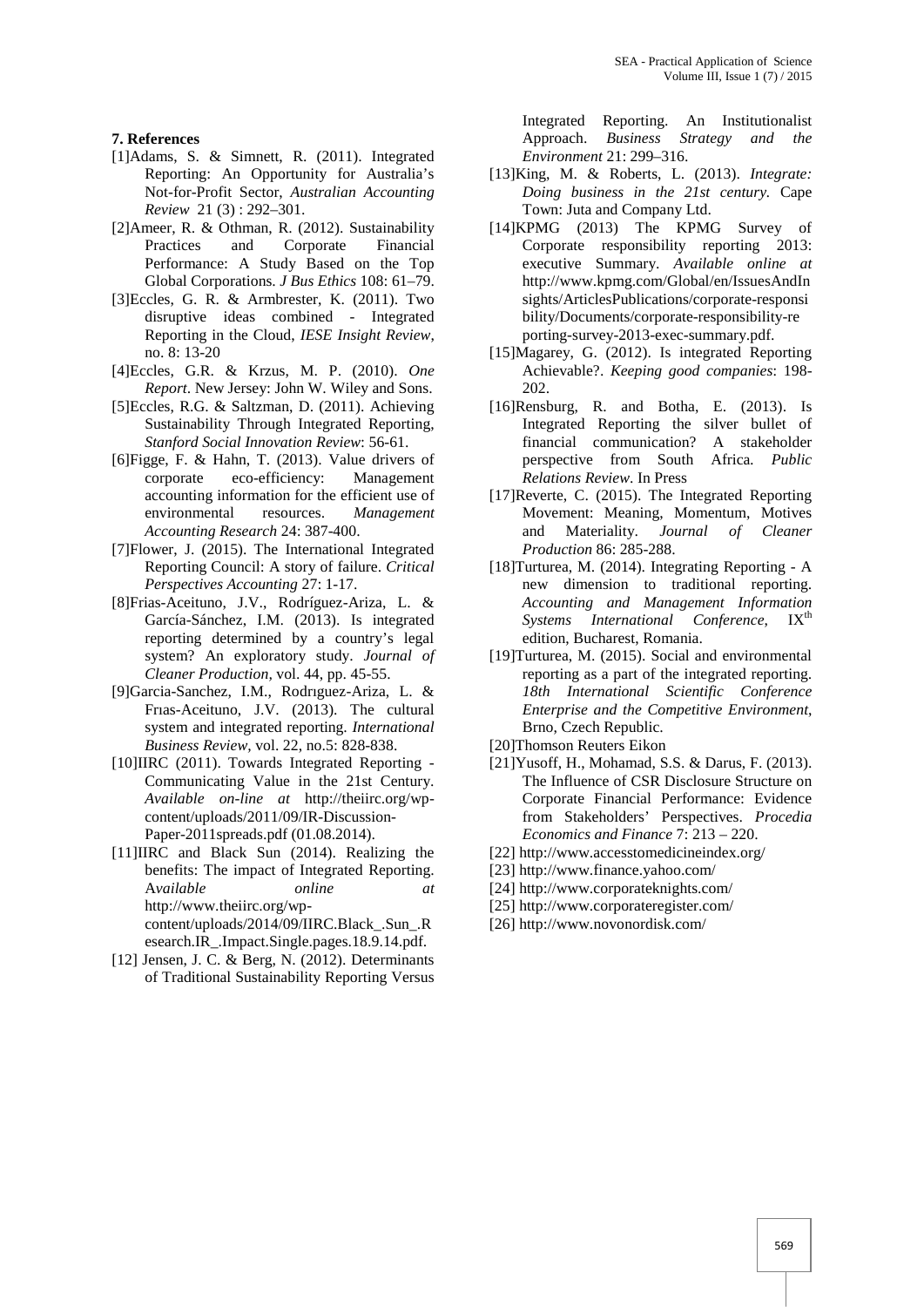#### **Appendices**

#### **Table 1**

*Benefits encountered by companies issuing integrated reports*

| % of companies now issuing IR | <b>Observations</b>                                                          |
|-------------------------------|------------------------------------------------------------------------------|
| 65%                           | see a current benefit of better long-term decision making                    |
| 92%                           | believe they have increased understanding of value creation                  |
| 79%                           | report improvements in decision making                                       |
| 78%                           | see a current benefit of more collaborative thinking about goals and targets |
|                               | by the board, executives and strategy departments                            |
| 82%                           | have made changes in performance information                                 |
| 84%                           | believe the process has had benefits for their board                         |
| 84%                           | have experienced benefits in collaboration between the board and executives  |

Source: Adapted from IIRC, 2014

#### **Table 2**

#### *Financial indicators presentation*

|                             | This item is calculated as Gross Profit (Industrial and Utility) for the fiscal year divided by<br>Primary Revenue for the same period, and multiplied by 100. This item available for |
|-----------------------------|----------------------------------------------------------------------------------------------------------------------------------------------------------------------------------------|
| Gross Margin                | Industrial and Utility companies.                                                                                                                                                      |
| <b>EBITDA</b> Margin        | This value represents annual Earnings Before Interest, Taxes and Depreciation expressed as<br>a percent of annual Total Revenue.                                                       |
|                             | This value is calculated as the Net Income Before Extraordinary Items for the fiscal year                                                                                              |
|                             | divided by the same period Average Total Equity and is expressed as a percentage. Average                                                                                              |
|                             | Total Equity is the average of Total Equity at the beginning and the end of the year.                                                                                                  |
| <b>ROE</b>                  | Available for Industrial and Utility companies.                                                                                                                                        |
|                             | The amount of revenue generated for each unit of assets. Also known as TAT. It is                                                                                                      |
|                             | calculated as Primary Revenue for the fiscal year divided by the Average Total Assets for                                                                                              |
| <b>Asset Turnover</b>       | the same period.                                                                                                                                                                       |
| Leverage<br>(Assets/Equity) | This is the ratio of Total Assets for the fiscal year to Common Shareholders Equity for the<br>same period and is expressed as percentage.                                             |
|                             |                                                                                                                                                                                        |

Source: Adapted from Thomson Reuters Eikon Database

#### **Table 3**

#### *Introduction to annual Novo Nordisk's annual reports*

| <b>Annual Report</b>                                 | Non-financial     | Total no. of pages |        |
|------------------------------------------------------|-------------------|--------------------|--------|
|                                                      | disclosures pages |                    | $\%$   |
| ANNUAL REPORT 2004 financial, social and             |                   |                    |        |
| environmental performance 2004                       | 48                | 112                | 42,86% |
| ANNUAL REPORT 2005 financial, social & environmental |                   |                    |        |
| performance 2005                                     | 43                | 116                | 37,07% |
| ANNUAL REPORT 2006 financial, social and             |                   |                    |        |
| environmental performance 2006                       | 53                | 124                | 42,74% |
| ANNUAL REPORT 2007 financial, social and             |                   |                    |        |
| environmental performance 2007                       | 47                | 124                | 37,90% |
| ANNUAL REPORT 2008 financial, social and             |                   |                    |        |
| environmental performance 2008                       | 45                | 124                | 36,29% |
| ANNUAL REPORT 2009 financial, social and             |                   |                    |        |
| environmental performance 2009                       | 47                | 112                | 41,96% |
| ANNUAL REPORT 2010 financial, social and             |                   |                    |        |
| environmental performance 2010                       | 43                | 116                | 37,07% |
| ANNUAL REPORT 2011 financial, social and             |                   |                    |        |
| environmental performance 2011                       | 51                | 116                | 43,97% |
| <b>ANNUAL REPORT 2012</b>                            | 59                | 116                | 50,86% |
| <b>ANNUAL REPORT 2013</b>                            | 59                | 116                | 50,86% |
| <b>ANNUAL REPORT 2014</b>                            | 57                | 116                | 49,14% |
| Average                                              |                   |                    | 42,72% |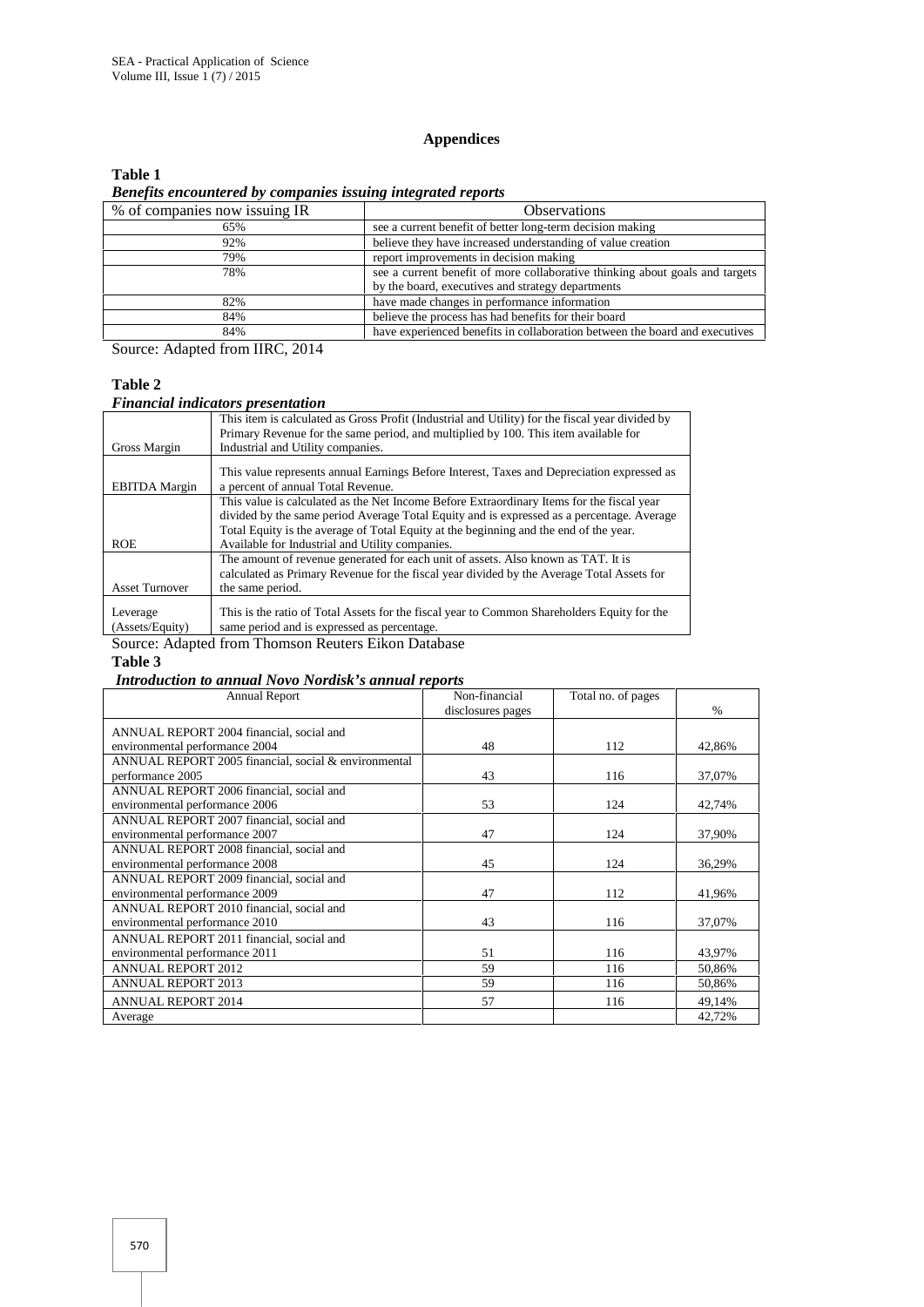| Table 4                                            |  |
|----------------------------------------------------|--|
| Novo Nordisk's financial results between 1993-2003 |  |

| <b>Indicators</b> | Industry<br><b>Median</b> | 1993  | 1994  | 1995  | 1996  | 1997  | 1998  | 1999  | 2000  | 2001  | 2002  | 2003  |
|-------------------|---------------------------|-------|-------|-------|-------|-------|-------|-------|-------|-------|-------|-------|
| Gross Margin      | 74.5%                     | 64.4% | 63.8% | 63.8% | 66.3% | 65.9% | 72.5% | 74.3% | 75.8% | 74.9% | 73.5% | 71.7% |
| <b>EBITDA</b>     |                           |       |       |       |       |       |       |       |       |       |       |       |
| Margin            | 25.6%                     | 22.5% | 24.0% | 24.7% | 25.6% | 25.7% | 28.7% | 29.3% | 28.1% | 28.1% | 29.0% | 29.9% |
| Asset             |                           |       |       |       |       |       |       |       |       |       |       |       |
| Turnover          | 0.63                      |       | 0.67  | 0.65  | 0.69  | 0.69  | 0.50  | 0.65  | 0.87  | 0.88  | 0.82  | 0.79  |
| <b>ROE</b>        | 14.5%                     |       | 1.4%  | 1.3%  | 11.6% | 12.3% | 11.1% | 12.1% | 19.2% | 20.8% | 19.1% | 20.3% |
| Assets/Equity     | 1.88                      | 1.61  | .61   | 1.45  | 1.39  | 1.49  | 1.52  | 1.52  | 1.47  | . 44  | 1.37  | 1.40  |

Source: Adapted fromThomson Reuters Eikon Database

# **Table 5**

### *Novo Nordisk's financial results between 2004-2014*

| <b>Indicators</b> | Industry<br><b>Median</b> | 2004  | 2005  | 2006  | 2007  | 2008  | 2009  | 2010  | 2011  | 2012  | 2013  | 2014  |
|-------------------|---------------------------|-------|-------|-------|-------|-------|-------|-------|-------|-------|-------|-------|
|                   |                           |       |       |       |       |       |       |       |       |       |       |       |
| Gross Margin      | 74.5%                     | 72.3% | 72.8% | 75.3% | 76.6% | 77.8% | 79.6% | 80.8% | 81.0% | 82.6% | 82.9% | 83.5% |
| <b>EBITDA</b>     |                           |       |       |       |       |       |       |       |       |       |       |       |
| Margin            | 25.6%                     | 29.4% | 29.2% | 28.6% | 26.3% | 32.1% | 33.7% | 35.0% | 37.7% | 41.0% | 41.0% | 42.7% |
| Asset             |                           |       |       |       |       |       |       |       |       |       |       |       |
| Turnover          | 0.63                      | 0.81  | 0.85  | 0.89  | 0.91  | 0.93  | 0.97  | 1.05  | 1.05  | 1.20  | 1.23  | 1.20  |
| <b>ROE</b>        | 14.5%                     | 19.6% | 21.7% | 22.3% | 27.4% | 29.6% | 31.3% | 39.6% | 46.0% | 54.9% | 60.5% | 63.9% |
| Assets/Equity     | .88                       | 1.41  | 1.52  | 1.48  | 1.48  | 1.53  | 1.53  | 1.66  | 1.73  | 1.62  | 1.65  | 1.91  |

Source: Adapted fromThomson Reuters Eikon Database

#### **Figure 1**

# *Novo Nordisk's stock price evolution between 1995 and 2014*



Source: Adapted fromThomson Reuters Eikon Database

#### **Figure 2**

#### *Stock price evolution for Novo Nordisk, Pfizer Inc., Sanofi, Eli Lilly and Company and DRG Index*



Source: Yahoo! Finance website